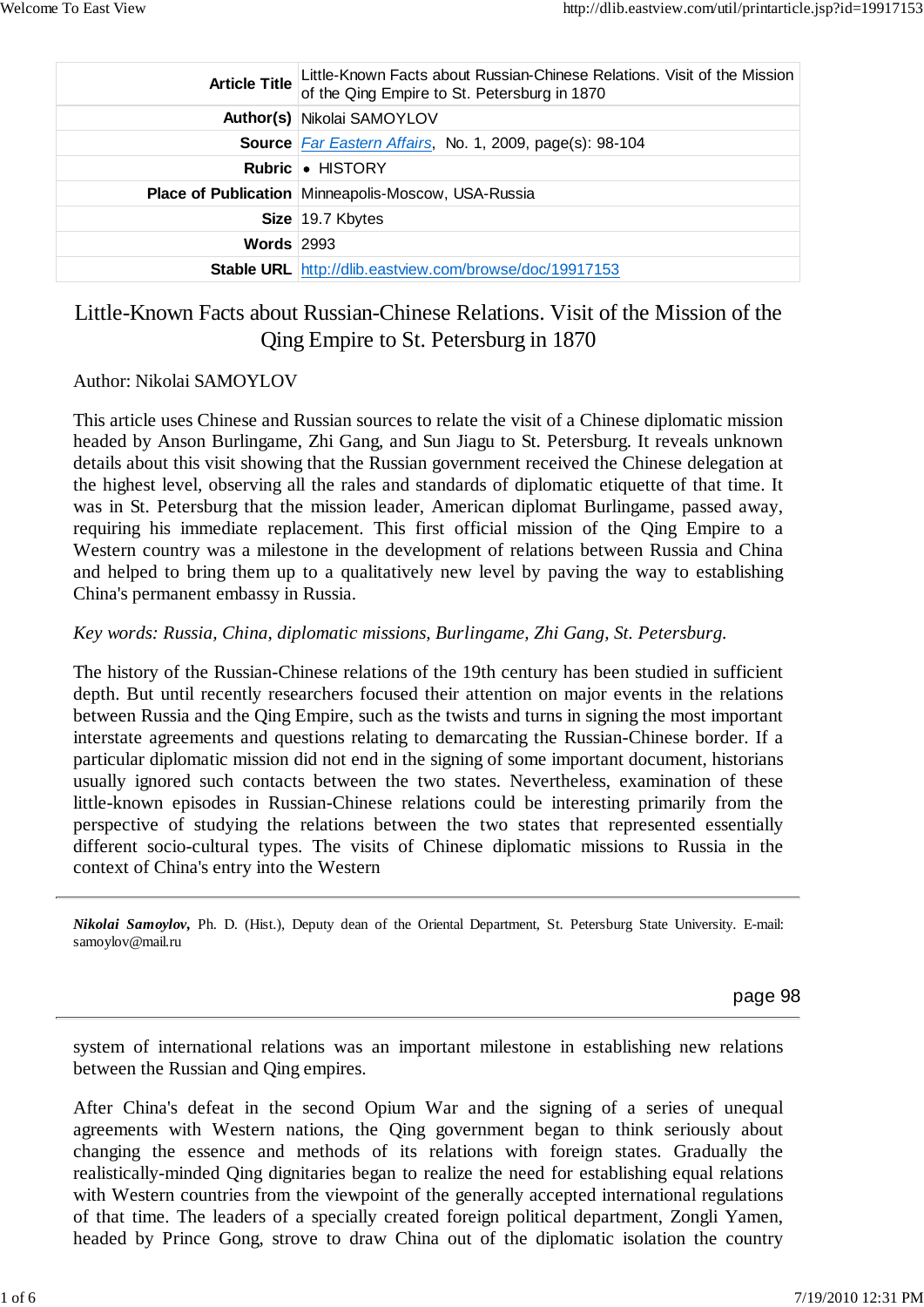continued to find itself in due to the supremacy of traditional ideas about the Middle Kingdom's place in the world.

The country's new foreign policy leaders gradually came to the understanding that without knowledge of Western reality and Chinese diplomacy's observance of world regulations and standards of interstate relations, it would no longer be possible to conduct affairs with other nations and develop relations with them. So in order to become acquainted with the life of foreign countries and prepare the ground for establishing permanent diplomatic relations with mem a decision was taken in Zongli Yamen to send special missions beyond China, the participants of which were to keep daily notes and compile corresponding reports.

After the mission headed by Bin Chun<sup>1</sup> returned to China in 1866, preparations began for sending a new mission with broader powers, the participants of which were set the specific task of clarifying the conditions for creating permanent embassies of the Qing Empire in foreign countries.

Prince Gong and the leadership of Zongli Yamen came to the conclusion that the embassy's success would largely depend on knowledge of international law, observing diplomatic protocol and etiquette, and the ability to hold talks in the way customary in the West. Since the Chinese officials had a very vague idea about all this, it was decided to ask one of the Western diplomats to head the Chinese mission to the U. S. and European states (in so doing the propitious experience of Robert Hart's successful activity in organizing Bin Chun's mission was kept in mind).

This time the choice fell on American Anson Burlingame, who enjoyed the confidence of Prince Gong and several other high-ranking Qing dignitaries.

Anson Burlingame was born on 14 November, 1820 in New York. He obtained an education in law at Michigan University and worked as a lawyer in Boston. He was elected three times to the U. S. Congress. In 1861, the American government appointed Mr. Burlingame as U. S. Ambassador to Austro-Hungary, but the Austrian authorities refused to accept him because of his empathy with the Italian and Hungarian national-liberation movement. On June 14 of that year, U. S. President Abraham Lincoln appointed Anson Burlingame as American Ambassador to the Qing Empire. During his time in Beijing, he developed con-

## page 99

fidential relations with Prince Gong. It is worth noting that when he temporarily left the Chinese capital in 1865, the high-ranking officials visited the American embassy to wish him a good trip. After Burlingame quit his post as American Ambassador to China in 1867, it was he who was asked on behalf of Zongli Yamen to head the Chinese mission to the West. At the end of 1867, the members of the mission began coming together. Three envoys Extraordinary and ministers Plenipotentiary were officially chosen to head the mission: Anson Burlingame, Zhi Gang, and Sun Jiagu. The mission also included a secretary, the duties of which were performed by the Frenchman E. Deschamps (who previously performed the duties of secretary during Bin Chun's mission), three interpreters, and a physician. Several students from the Tongwenguan School of Foreign Languages were also asked to join the mission.

Zhi Gang, who was appointed as one of the mission leaders, used to serve in the Ministry of Ceremonies *(Li bit)* and then, after passing his exams, became head of the chancellery in Zongli Yamen. He went down in history as the author of a diary he kept during the mission's stay in foreign countries. His diary was published in the PRC in 1981 in the *Zou xiang shize* series (Going to Meet the World)<sup>2</sup> and later republished. The information gathered by Zhi Gang and his impression about what he saw in the West are a valuable source allowing us to reconstruct the events relating to the work of this mission.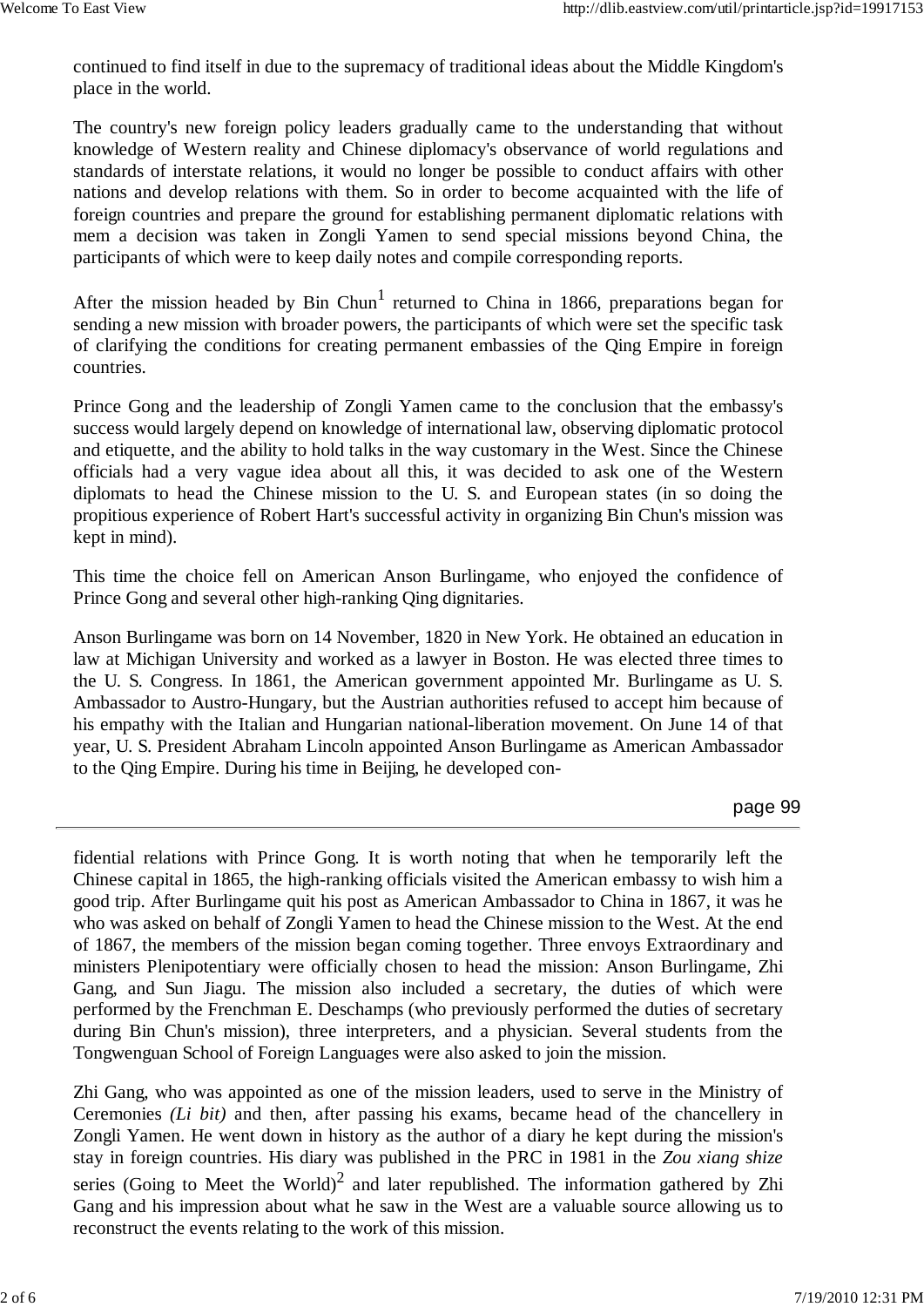The mission left Shanghai on February 25, 1868 and returned to China in October 1870. The memorandum published regarding dispatch of the mission to the West said that its most important goal was to become acquainted with the way of life and sources of strength of foreign countries. The mission also had specific diplomatic assignments.

After visiting the United States where a treaty was signed on July 28, 1868 between the U. S. and the Qing Empire, friendly relations were officially established and China was permitted to establish its consulates in American ports (this treaty was also known as the Burlingame Treaty). Then the mission spent some time in the capitals of the largest European states: Paris, Stockholm, Copenhagen, the Hague, and Berlin.

In February 1870, the Chinese envoys arrived in Russia from Prussia. There they were received in St. Petersburg at an even higher level than Bin Chun's mission. An analysis of the corresponding pages of Zhi Gang's diary, documents kept in the depositories of the Russian State Historical Archives (RSHA), as well as articles in the St. Petersburg newspapers of that time make it possible to recreate the main events related to the stay of this official Chinese mission in Russia.

The Ministry of the Imperial Court, when holding consultations with the Ministry of Foreign Affairs, decided to receive the Chinese delegation in keeping with the rales and regulations customary at receptions of European missions, thus indicating how highly this mission was esteemed. The ceremony of the meeting and reception of the Chinese guests at the emperor's palace was held in compliance with all the requirements of court etiquette of that time. In

page 100

so doing, the documents that have survived make it possible to essentially reconstruct it.

February 4(16), 1870, the mission was given audience in the Winter Palace with Emperor Alexander II. Three court carriages were sent to the Klei Hotel on Mikhailovskaya Street, where the Chinese envoys were staying. They arrived at 12 o'clock and took the guests along Nevsky Prospekt to the Jordan entrance of the Winter Palace. All three envoys traveled in the first carriage accompanied by Olarovsky, an interpreter from the Asian Department of the Foreign Ministry. In the Fieldmarshal's Hall of the Winter Palace they were greeted by a palace attendant and a Cossack guard of honor. In the Armory Hall, the Chinese diplomats were greeted by an infantry guard. Marshal Prince Golytsin greeted the Chinese delegation in the Yellow Room, where the guests were offered tea and sweetmeats. After resting for a short time, the members of the mission were shown into the White Hall where a guard from the court grenadier regiment was in waiting. There they were met by Marshal Count Liven and Director of the Asian Department of the Foreign Ministry Stremoukhov.

Count Liven led the three Chinese envoys into the Golden Room for an audience with Emperor Alexander II and Empress Maria Alexandrovna. The audience was attended by State Chancellor Prince Gorchakov, assistant minister of the Imperial Court Count Adlerberg, Grand Duke Vladimir Alexandrovich, Vice Admiral Posyet, General Pereleshin, senior chamberlain Duke Shuvalov, Director of the Asian Department of the Foreign Ministry Stremoukhov, and others.

As they entered the room, the envoys greeted the Russian emperor with several bows. Then Anson Burlingame read a letter from the Chinese emperor and gave it to Alexander II. In his speech, the American diplomat, acting as Chinese ambassador, talked about "the two centuries of friendship between Russia and China,"<sup>3</sup> reiterating in so dong a phrase that Bin Chun repeated constantly on his visit to Russia in 1866. The Russian emperor responded in French and spoke very highly about "the friendly relations between China and Russia and about the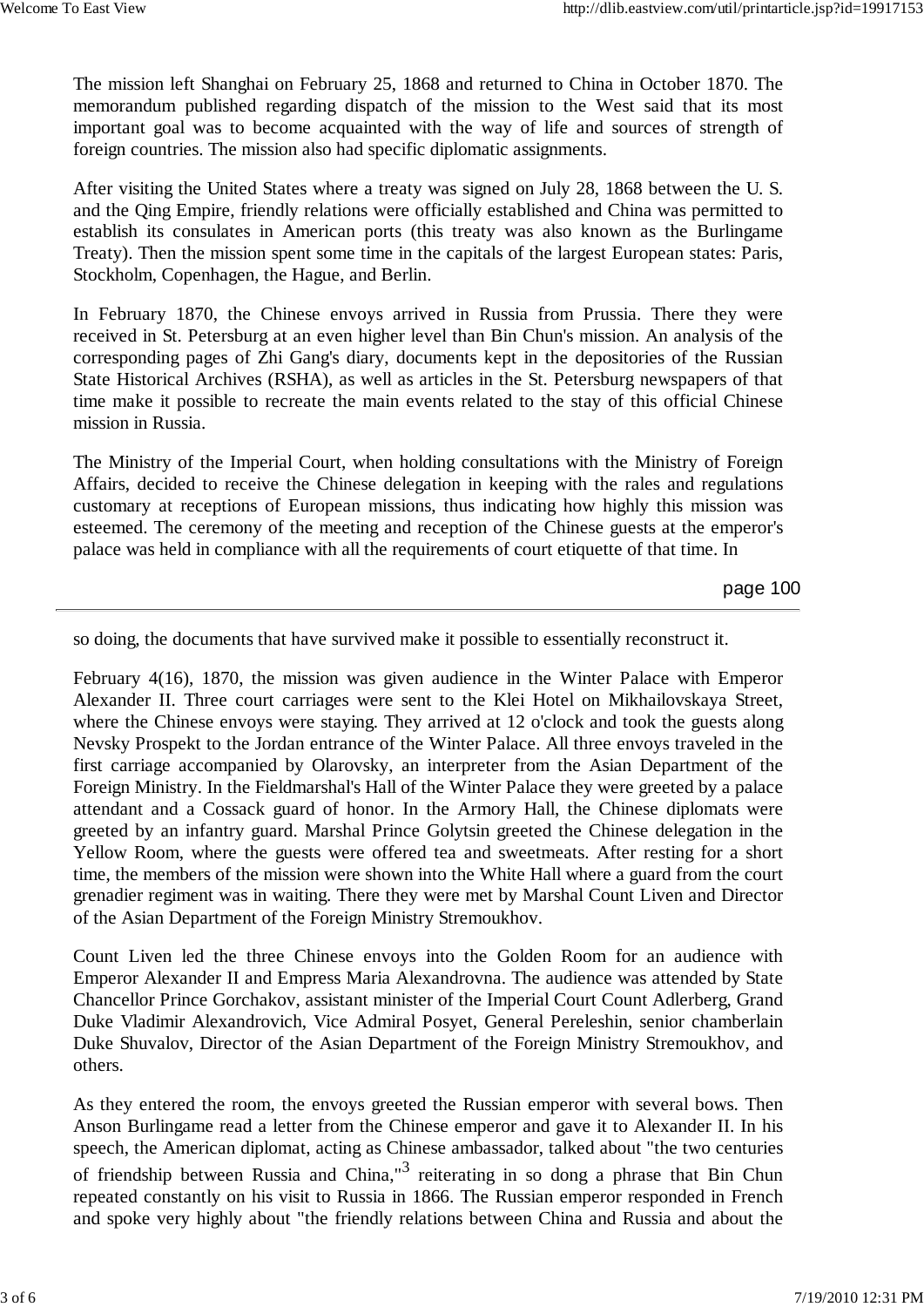blossoming of international trade between the two countries."<sup>4</sup>

At the end of the audience, the retinue of the Qing mission was ushered into the Gold Room and Burlingame introduced its members to the emperor. Then there was a rather relaxed conversation during which Alexander II introduced the Chinese envoys to his son, Grand Duke Alexei Alexandrovich, a great lover of sea voyages. It is worth noting that the following year he was appointed as senior officer on the frigate *Svetlana* and undertook a long voyage during which he visited China and Japan.

Anson Burlingame's wife was introduced separately to the empress in her boudoir.

But this visit of the Chinese mission to St. Petersburg, which began so successfully, continued with a tragic event. The day after the audience in the Winter Palace Burlingame fell ill and died several days later at the Klei Hotel from pneumonia. According to the reports in the St. Petersburg newspapers, the head

page 101

of the Chinese mission died on the morning of February 11 (23),<sup>5</sup> while the archives set the date as February 10 (22). <sup>6</sup> In all likelihood, Anson Burlingame died in St. Petersburg during the night of February 10 - 11 (Old Style). The funeral took place on February 14 (26) at 14.00 in the Anglican church (the building on N 56 English Embankment, survives to this day). In addition to the deceased's family and members of the Chinese mission, the funeral ceremony was attended by numerous members of the diplomatic corps, Russian dignitaries, and generals. Everyone wore full dress uniform. The funeral was also attended by assistant minister of foreign affairs, secret advisor and senator Westman, Director of the Asian Department of the Foreign Ministry Stremoukhov, Russian Ambassador to China General Vlangali, generaladjutants of the retinue of His Imperial Highness Prince Urasov, Trepov, and Annenkov, as well as U. S., British, French, and other ambassadors. Burlingame's body was embalmed and sent to the United States for burial.<sup>7</sup> Zhi Gang described the circumstances of his passing and the funeral service in his diary with a feeling of deep regret and grief<sup>8</sup> Anson Burlingame was buried in a cemetery in Cambridge (the state of Massachusetts).<sup>9</sup>

So it was that in St. Petersburg the current head of the first official mission of the Qing Empire to the West was replaced. These duties were assumed by Zhi Gang. After contacting Beijing by telegraph, Zhi Gang and Sun Jiagu were instructed not only to continue their stay in St. Petersburg, but also to visit all the previously scheduled European capitals.

Burlingame's death raised the interest of Russian journalists in the envoys from China. Information about their arrival in St. Petersburg and further plans appeared in all the capital's main newspapers. The audiences, meetings, and talks interrupted by the illness and death of the mission's head continued.

The fact that the Chinese delegation was received by many high-ranking dignitaries, including members of the imperial family, shows the importance attached to its visit to the Russian capital. Zhi Gang and the other members of the mission were given audiences with crown prince Alexander Alexandrovich (future emperor Alexander III) and crown princess Maria Fedorovna. "Their Highnesses observed all the etiquette for receiving European envoys when receiving the Chinese envoys and their retinue." They were also received by the emperor's brothers: Grand Duke Konstantin Nikolaevich, who held the post of Chairman of the State Council, and Grand Duke Nikolai Nikolaevich (Senior), a member of the State Council and general-inspector of the cavalry, as well as his wife, Grand Duchess Alexandra Petrovna. Alexander II's sons, Grand Dukes Vladimir Alexandrovich and Alexei Alexandrovch, Grand Duchess Elena Pavlovna (the widow of the emperor's uncle, Grand Duke Mikhail Pavlovich),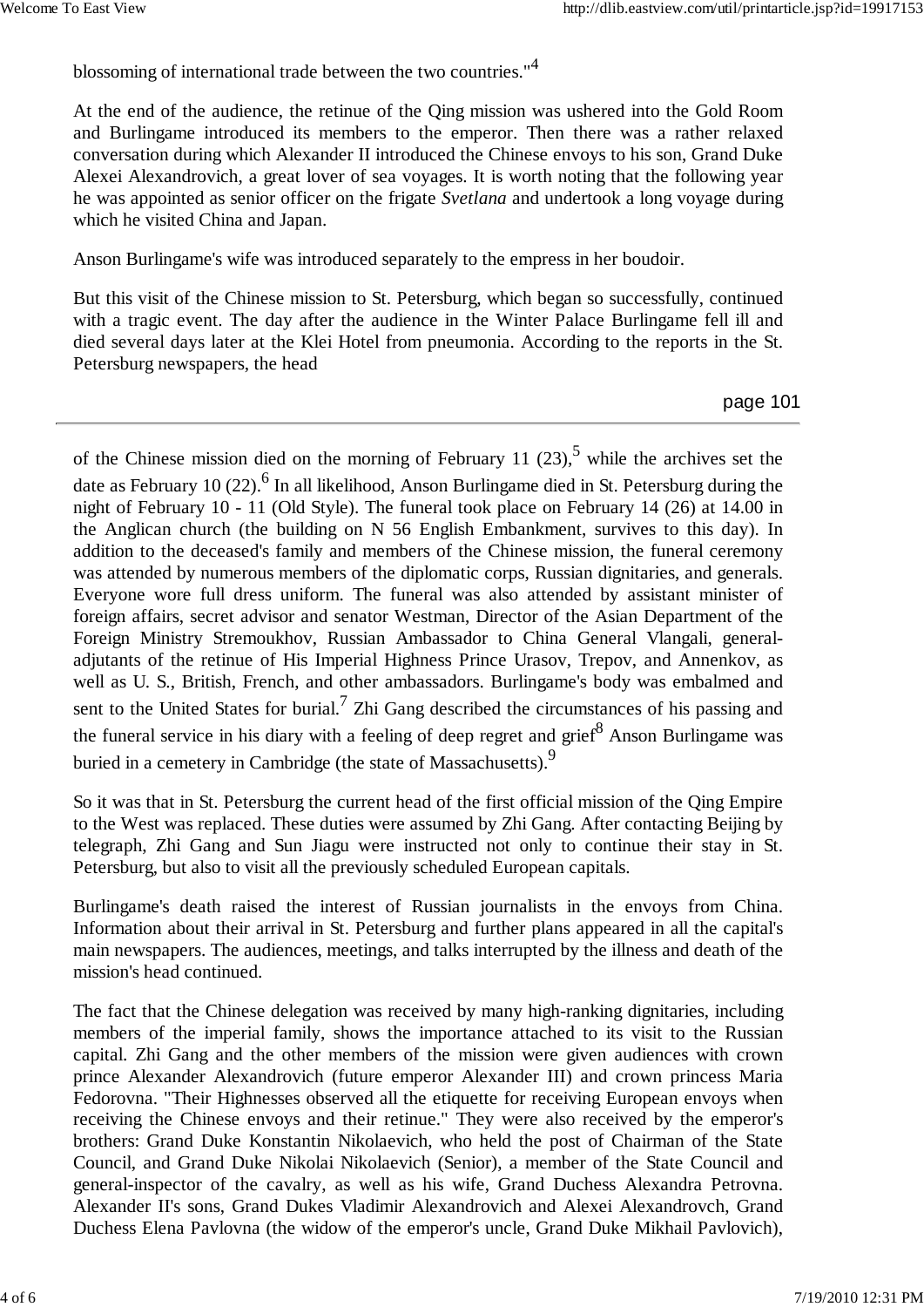prince Peter Georgievich Oldenburg, Grand Duchess Ekaterina Mikhailovna and her husband Duke Georg of Meklenburg<sup>10</sup> also met with the Chinese diplomats. They all showed a lively interest in the guests from China.

The cultural itinerary of the visit was also quite extensive. The members of

page 102

the Chinese delegation were able to acquaint themselves with the sights of the Russian capital and its surroundings and visit museums, which, judging from Zhi Gang's diary, made a great impression on them. $11$ 

The Chinese mission spent more than two months in St. Petersburg. On April 4(16), a farewell audience was held in the Winter Palace with the Russian emperor, and attended by Chancellor A. M. Gorchakov. Zhi Gang noted in his diary mat during the audience Alexander II enquired about how the Chinese ambassadors were dealing with the cold Russian weather, which was not coincidental since the mission's first head had died of a cold, and expressed the hope for former development of mutually beneficial trade between the two countries. Upon parting he wished the members of the Chinese delegation a good journey.<sup>12</sup> In turn, Zhi Gang introduced the mission's secretary, Englishman Brown, to Alexander II.

After leaving Russia, the Qing mission headed by Zhi Gang visited Belgium, Italy, and Spain, after which it headed for home.

In summing up, we need to recognize the immense contribution the Anson Burlingame-Zhi Gang mission made to the development of Chinese diplomacy in the new era. It was the first official mission of the Qing Empire to the West, while Bin Chun's mission was more awareness-raising in nature. The higher status of this mission made it possible for its leaders to meet with a wide range of officials, which was clearly manifested during the visit to St. Petersburg. During the visits to different countries, the mission's leaders and members were able to gain an in-depth understanding of Western life and begin practical assimilation of the ways and means of contemporary diplomacy.

This mission was a milestone in the development of relations between Russia and China and helped them to reach a qualitatively new level by paving the way to establishing China's permanent embassies in Russia.

The missions sent during the second half of the 19th century from the Asian countries to the U. S. and Europe helped spread knowledge in the Asian states about Western countries and made it possible for them to see with their own eyes the differences between the economy, political and cultural life, morals, customs, and traditions of these countries and the Asian states. It stands to reason that they filtered what they learned through the prism of a traditional world outlook. Nevertheless new ideas were able to take hold more easily. In this way, the Chinese diplomatic missions in the 19th century, including the Qing mission headed by Anson Burlingame, Zhi Gang, and Sun Jiagu, played the role of unique translators of the communication code of China's socio-cultural interaction with the countries of the West, including Russia.

NOTES:

<sup>1.</sup> For more details, *see:* N. Yu. Novgorodskaya. "Little-Known Visit of a Chinese Diplomat to Russia." *Far Eastern Affairs,* 1991, N 4, pp. 105 - 111 *(Russian version).*

*<sup>2.</sup>* Zhi Gang. *Chu shi tai xi ji* (Notes on the First Embassy to the West). Changsha, 1981.